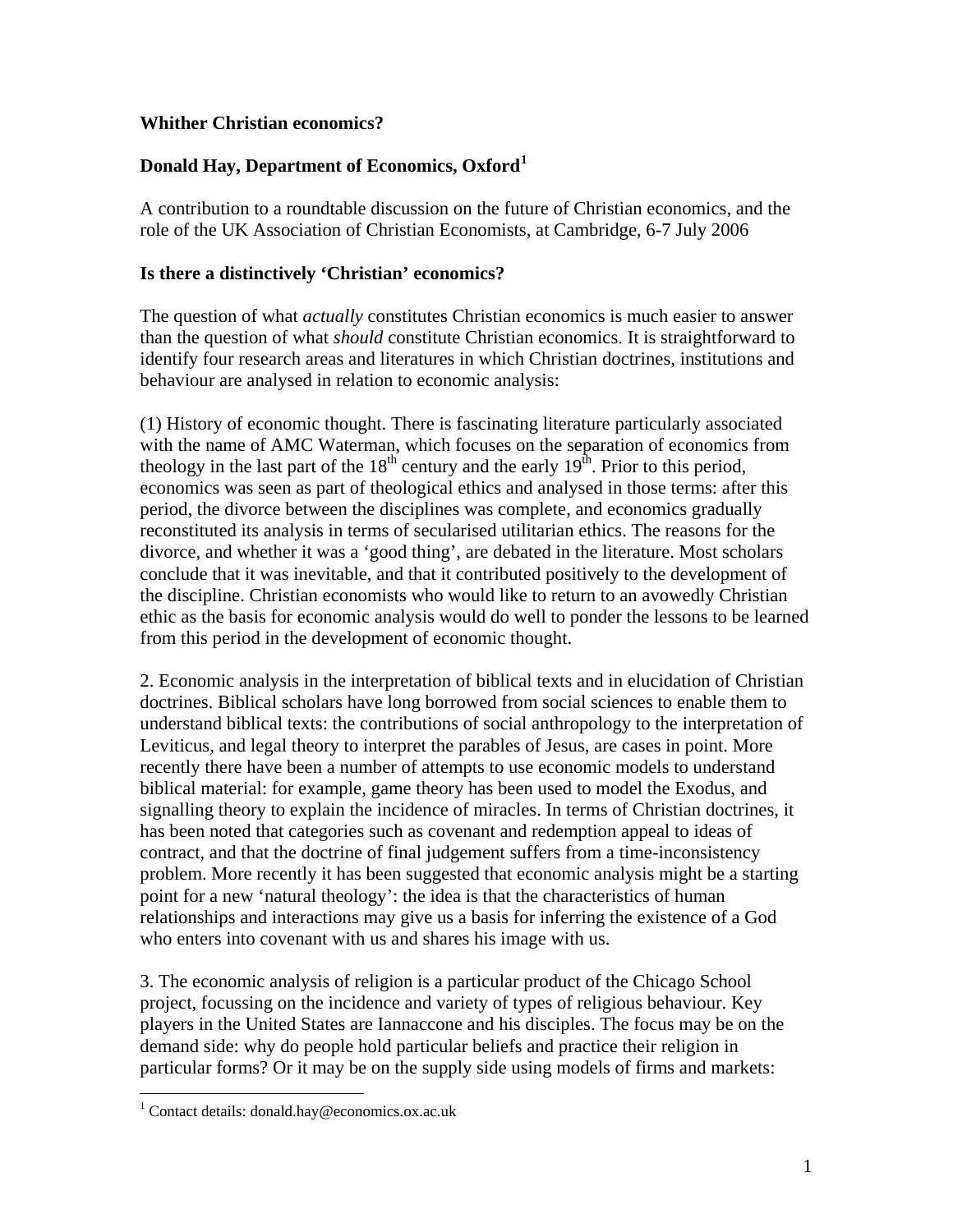what explains successful churches or denominations both in cross section and over time? There is more than a whiff of reductionism or de-bunking of religious belief and practice in this literature: the 'real' reasons for religious practice are uncovered from behind a veil of religious dogma. However the literature does provide an impressive display of econometric skills, applied to large panel data sets: as applied economic analysis, it is definitely state of the art.

4. Interaction of theology and economic analysis forms the major corpus of literature in the area of Christian economics, and it goes back at least to the early  $20<sup>th</sup>$  century in one form or another. The literature takes various guises, but at its core is an understanding of the purposes of economic life derived from biblical or theological sources that is at variance with the utilitarian vision that underlies economic analysis. This understanding can be applied at various levels: to critique the normative assertions of economic analysis, to suggest different criteria for evaluating economic performance, to identify a research agenda with specific emphases (e.g. poverty, environment, unemployment, Third World) derived from Christian concerns, to inform Christian contributions to debates on economic policy, to develop an 'alternative' Christian economics with different models of economic behaviour. The literature in these areas is very broad in its scope, and is characterised by a low mean and high variance with respect to its quality. The contributions by theologians attract justified criticism from economists that the writers have failed to get to grips with economics as a discipline: in return, economists who venture into this area are often dismissed by critical theologians as naïve in their understanding of theology!

So much for the actual content of Christian economics as it is currently practised. But what might be said about what *should* constitute a distinctively 'Christian economics'? There are no good reasons for ruling out any of the areas listed above, though we are all likely to have our preferences. My own preference would be for a subset of area 4 above. The literature contains far too many contributions that are couched at a very high level of generality, such as the literature (and I plead guilty to the charge of being a contributor) which seeks to evaluate 'capitalism' or 'globalization' from a Christian viewpoint. This literature tends to be lacking in both theoretical and empirical rigour: the issues are just too ill-defined to be susceptible to generalisation. The subset I would favour is one where particular issues – for examples, global warming, family poverty, income generation projects in developing countries, pensions, delivery of health programmes, to name but a few– are made the subject of detailed ethical, theoretical and empirical analysis, and where the ethical input is distinctively Christian in its foundations.

#### **What are the challenges facing Christian economics?**

(i) Christian economics generally has to be interdisciplinary: that is, to succeed the economic researcher has to become conversant with biblical and theological literatures. Unfortunately, that is not just a matter of reading the literature on the topic under consideration: the researcher needs to be sufficiently familiar with theology or biblical studies as whole disciplines in order to discern the quality of the arguments being presented. And it is not only theology that may be needed: for example, the history of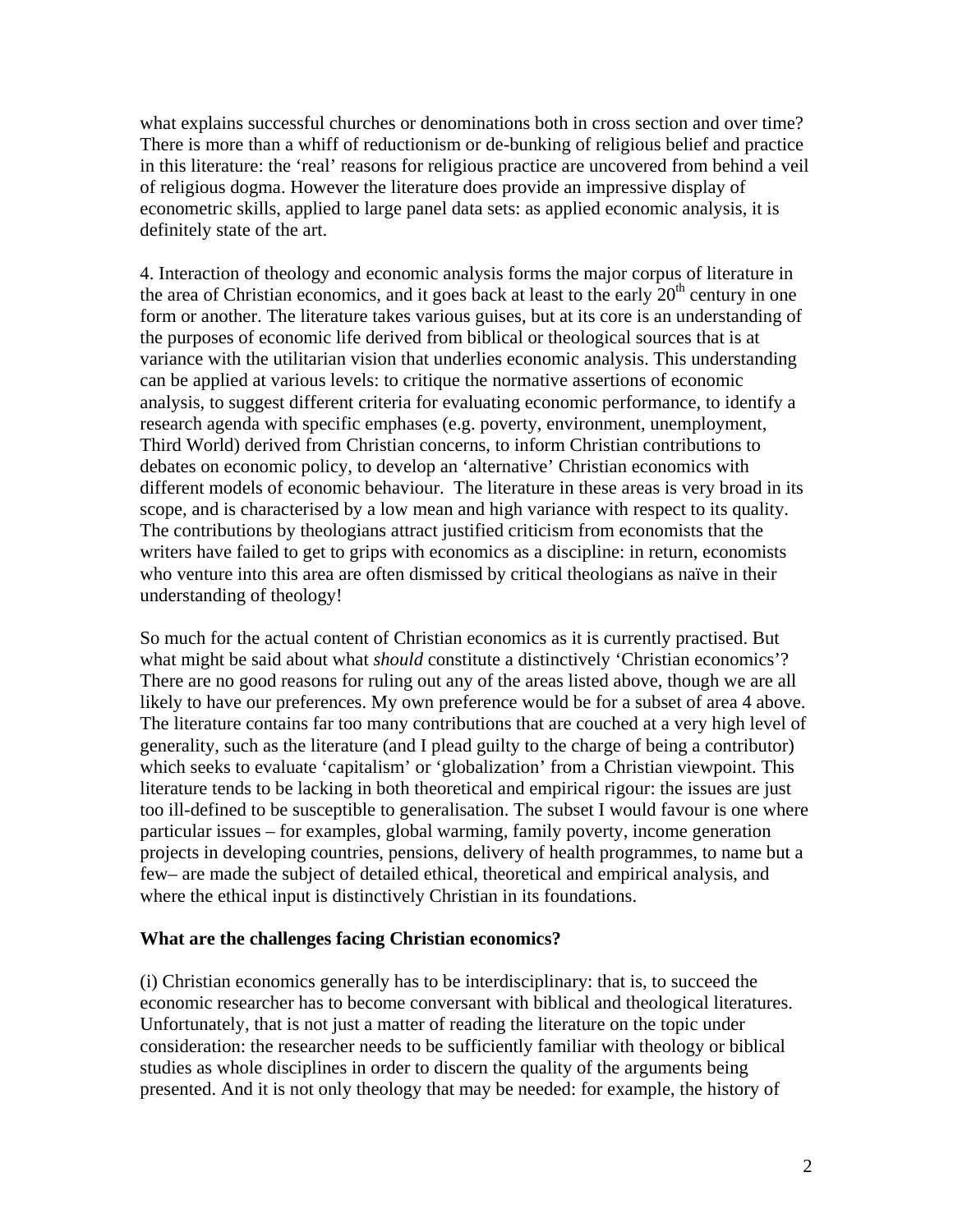economic thought often requires knowledge of the philosophical arguments that affected the development of the discipline. The one area where one might think that the economic researcher could proceed without theological training is area 3 above. However in a recent symposium (Faith and Economics Fall 2005 – the publication of the North American ACE) Professor Deirdre McCloskey of the University of Illinois argues persuasively that the Iannaccone School of economics of religion is impoverished because it often fails to understand the purposes and meanings attached to religious behaviour. The implication is that the economic researcher who wants to succeed in the field of Christian economics has some hard work ahead to build up his or her grasp of theology.

(ii) With the exception of area 3 outlined above, Christian economics does not register in top ranked journals – or even in second division economics journals. This creates a problem for a young researcher who is concerned about career progression, not least in the context of the Research Assessment Exercise. When I wrote on Christianity and economics in the 1980s, the department at Oxford took a fairly relaxed view, and even entered those publications in the early RAE exercises as indicators of the 'breadth' of the department (to show that not everybody did time series econometrics and micro theory!). I cannot imagine that happening now. The question is whether a really good piece on economics and Christianity would be given any consideration by a top journal: unfortunately we don't know the answer to that question as none of us is producing work that might qualify.

(iii) For many years, it has been difficult to get funding for research in the area of Christianity and economics: an honourable exception has been the Templeton Foundation. The situation is however changing fast: AHRC has recently announced funding for the study of religion on the interface of the humanities and social sciences. This is an opportunity that should be grasped firmly. In general there is increasing awareness in the research community, resulting from 9/11 and 7/7, of the need to understand religious movements and behaviour.

(iv) Research networks in Christian economics are absent from the UK and Europe. This is because Christian economists are thin on the ground, and tend to be isolated in their departments. This contrasts with, for examples, some of the Christian liberal arts colleges in the US, and the group that Paul Oslington has nurtured in Canberra, Australia. The North American ACE is beginning to function more effectively as a network, at least providing links between Christians in different universities and colleges, and there is at least the potential for research links to develop.

(v) The Christian community more widely needs input from Christian economists, especially in policy debates, though this is not always recognised by that community. This contrasts with some other disciplines, such as medicine, where involvement in policy is based on contributions from Christian academics. Christian economists need to develop policy relevant expertise, and make known their willingness to advise church bodies, Christian NGOs, and prominent policy makers.